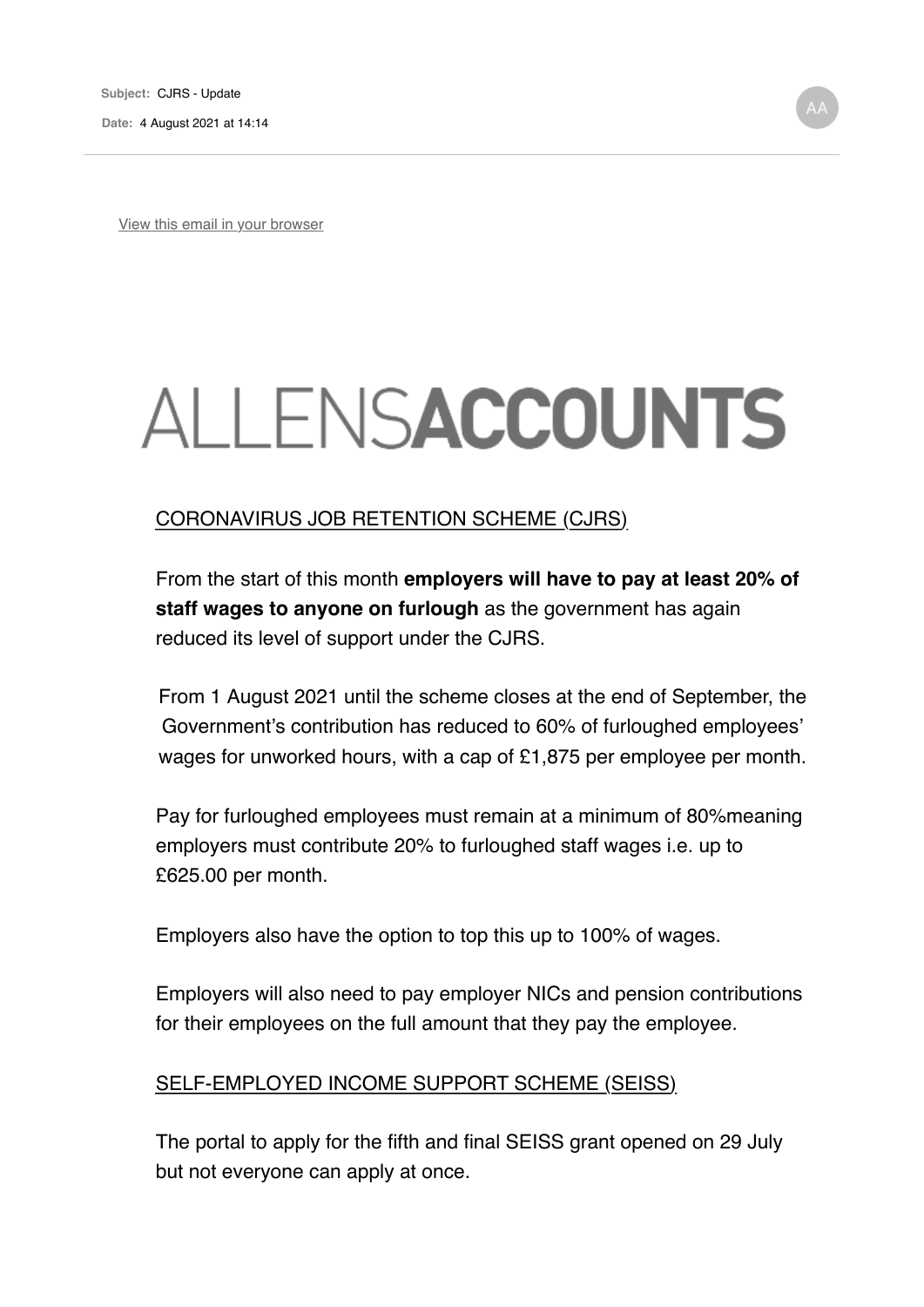HMRC say they have contacted every self-employed taxpayer within the last week (by email or letter) who it believes may be eligible to apply for the grant, giving them a personal start date from which they can apply. Taxpayers should not attempt to apply before their personal start date as their claim will not be processed. This staggered start is to prevent every eligible taxpayer applying on the same day and crashing the system, and to give HMRC time to process all the grant payments due. As a reminder we cannot claim these grants on behalf of clients.

Taxpayers don't have to apply for the SEISS grant on the first possible day as the **portal will remain open until 30 September 2021**, but the sooner they apply, the quicker the money will arrive.

As a reminder a claim can be made if business profit will be impacted by coronavirus between 1 May 2021 and 30 September 2021 and:

- traded in both 2019/20 and 2020/21;
- submitted the 2019/20 return on or before 2 March 2021; and have
- trading profits of no more than £50,000 and trading profits at least equal to non-trading income. If there is no eligibility based on the trading profits for 2019/20, then previous years will be considered.

In addition, a business must state that it:

- intends to keep trading in 2021/22; and
- reasonably believe there will be a significant reduction in trading profits due to the impact of coronavirus between 1 May 2021 and 30 September 2021.

In addition, this fifth grant is different from previous grants as **details of business turnover have to be provided to HMRC** for them to work out the grant amount. Two different turnover figures will be required for most businesses, namely turnover for:

- a 12-month period starting between 1 April 2020 and 6 April 2020 effectively the tax year 2020/21; and
- as reported on the 2019/20 or 2018/19 tax return.